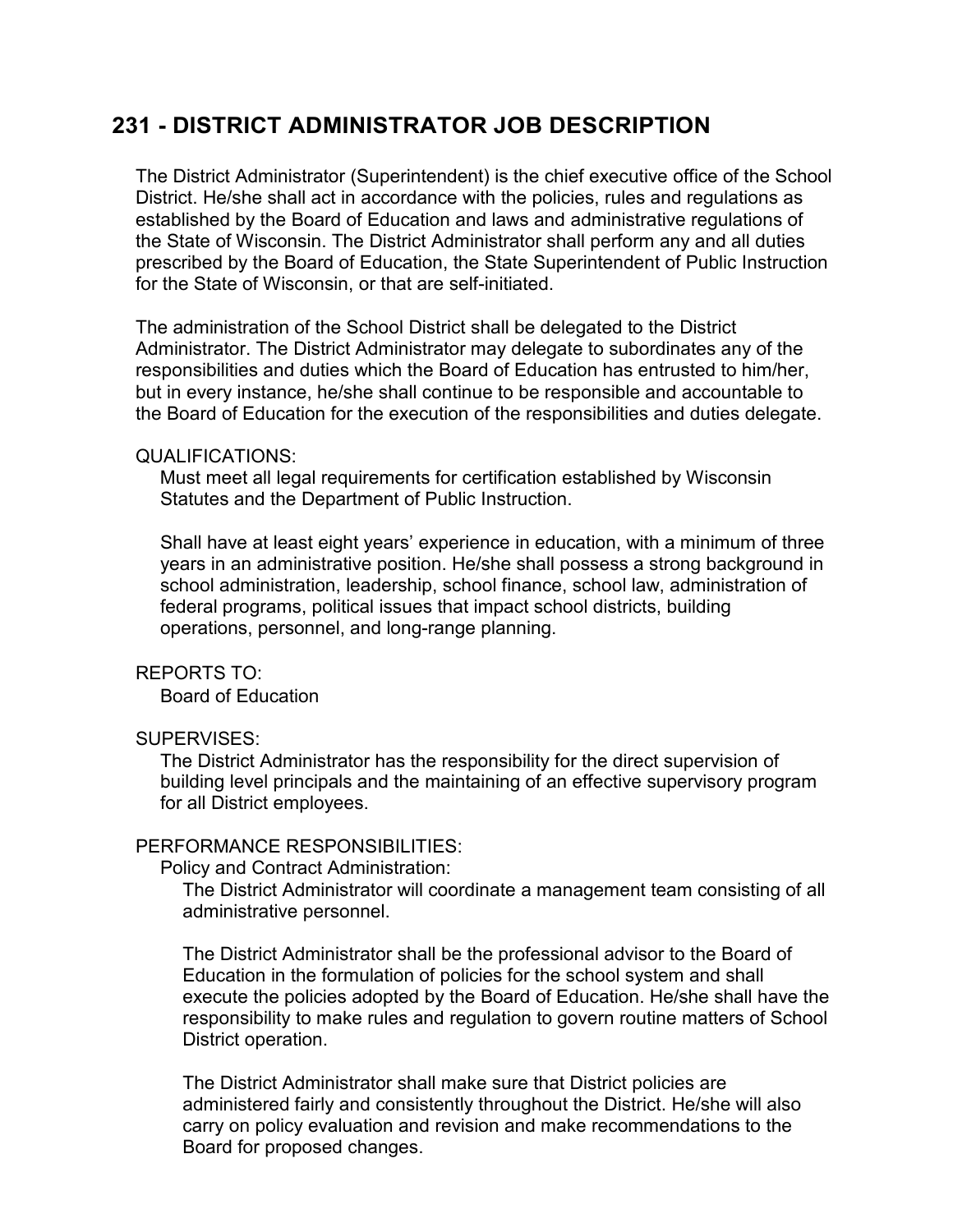The District Administrator shall advise the Board of Education during the formulation of, and shall execute, all contracts entered into by the Board of Education and School District.

#### Planning:

The District Administrator, with Administrative Team, helps to establish both short and long-term goals for the District. He/she fosters new ideas, acts as a catalyst for change and innovative thinking and accepts accountability for the overall effectiveness.

The District Administrator shall establish and maintain an organizational system with clearly defined lines of authority and responsibility for all members of the school staff and shall be responsible for the proper administration of the schools within this framework.

The District Administrator shall assume full responsibility for making all recommendations to the Board of Education on all phases of school operation. He/she will solicit input from the staff.

The District Administrator shall be responsible for the planning and use of all school facilities and will be responsible for the control and supervision of all school buildings, grounds, and equipment, subject to the policies and regulations adopted by the Board of Education.

The District Administrator shall recommend plans for long-range maintenance, for renovations of the school property, and for new construction; and he/she shall be responsible that all such plans, once approved by the Board of Education, are properly executed.

The District Administrator shall keep the Board of Education informed of the School District's progress toward achieving its goals and objectives.

#### Budgeting and Financial Planning:

The District Administrator is responsible for the preparation of and administration of a School District budget. It will be prepared and administered in compliance with Board policy and state law.

Budget information will be prepared for presentation to the Board of Education.

## Supervision and Evaluation:

The District Administrator will ensure that a staff supervision and evaluation program is carried out throughout the District.

The District Administrator shall assume complete responsibility for the evaluation of personnel who report directly to him/her and review the evaluation of all other personnel of the District.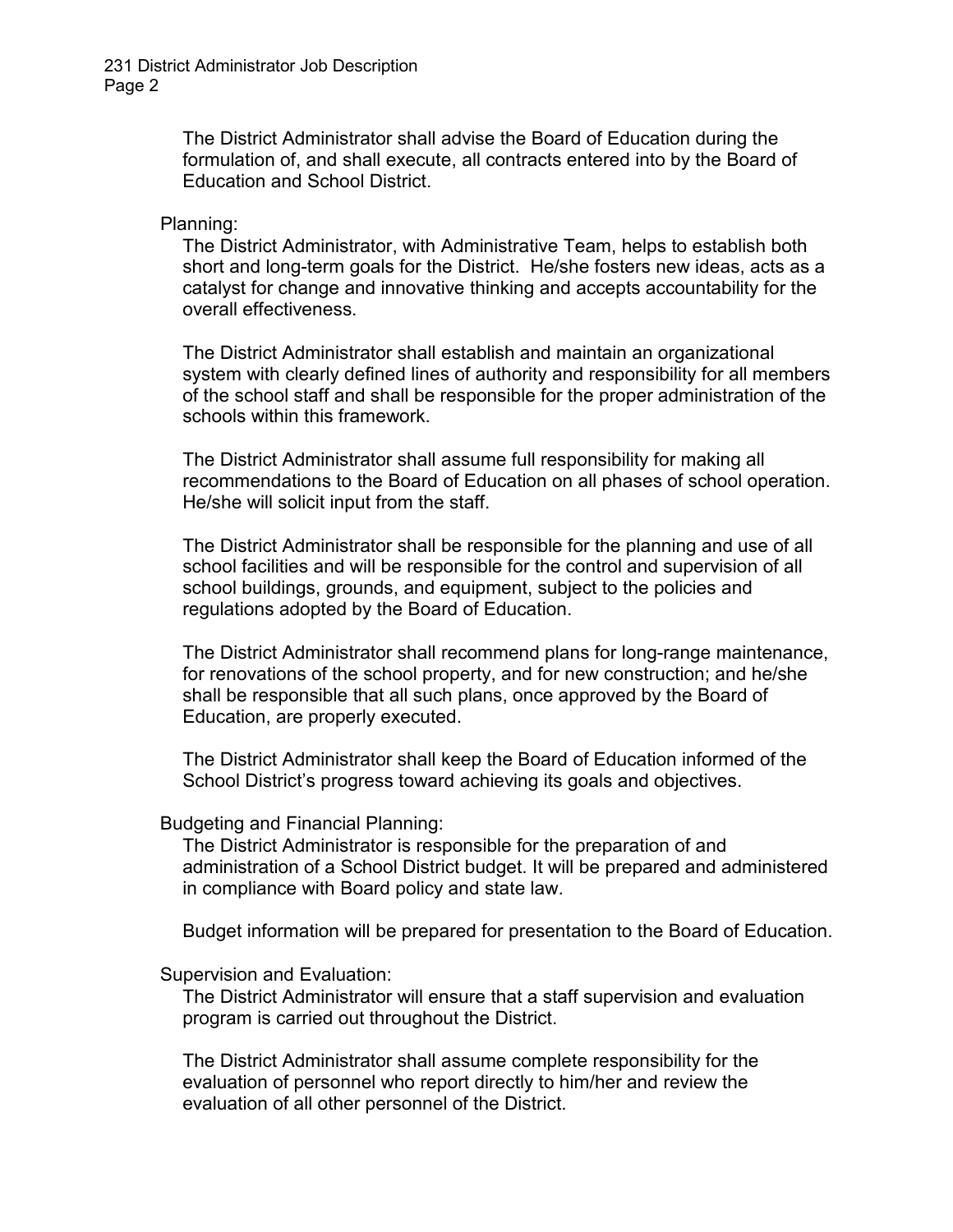The District Administrator or his/her designee shall provide supervision of all instruction and the control and management of all pupils.

Staff Relations:

It is the responsibility of the District Administrator that positive personnel practices are carried out within the District.

The District Administrator shall make recommendations to the Board regarding the employment and promotion of all personnel.

Communication shall be maintained between the District Administrator and all employees and the Board will be apprised when necessary.

Staff Recruitment and Development:

The District Administrator or delegated staff member shall be responsible for recruitment, selection, and assignment of all employees needed by the School District.

The District Administrator shall work with the District in-service committee on the development, maintenance, and operation of a constructive program of inservice training and education for all employees of the school system.

School Community Relations:

The District Administrator will ensure that the District maintains positive school community relations. This will be a cooperative effort between the Board, administrators, teachers, and support staff.

The District Administrator and the staff will keep the parents and the community apprised of the status of the schools and their programs.

The District Administrator will serve as an advocate for students and their educational programs.

Curriculum:

It is recognized that the curriculum of the School District is the most important part of the program. The District Administrator and his/her staff will make sure that the District maintains the highest academic level possible for the students.

The District Administrator shall prepare, or have prepared for his/her approval, the content of each course of study in the District curriculum and keep the Board apprised of the District curriculum and of any major changes therein. He/she will seek Board approval for District curriculum and any major changes therein.